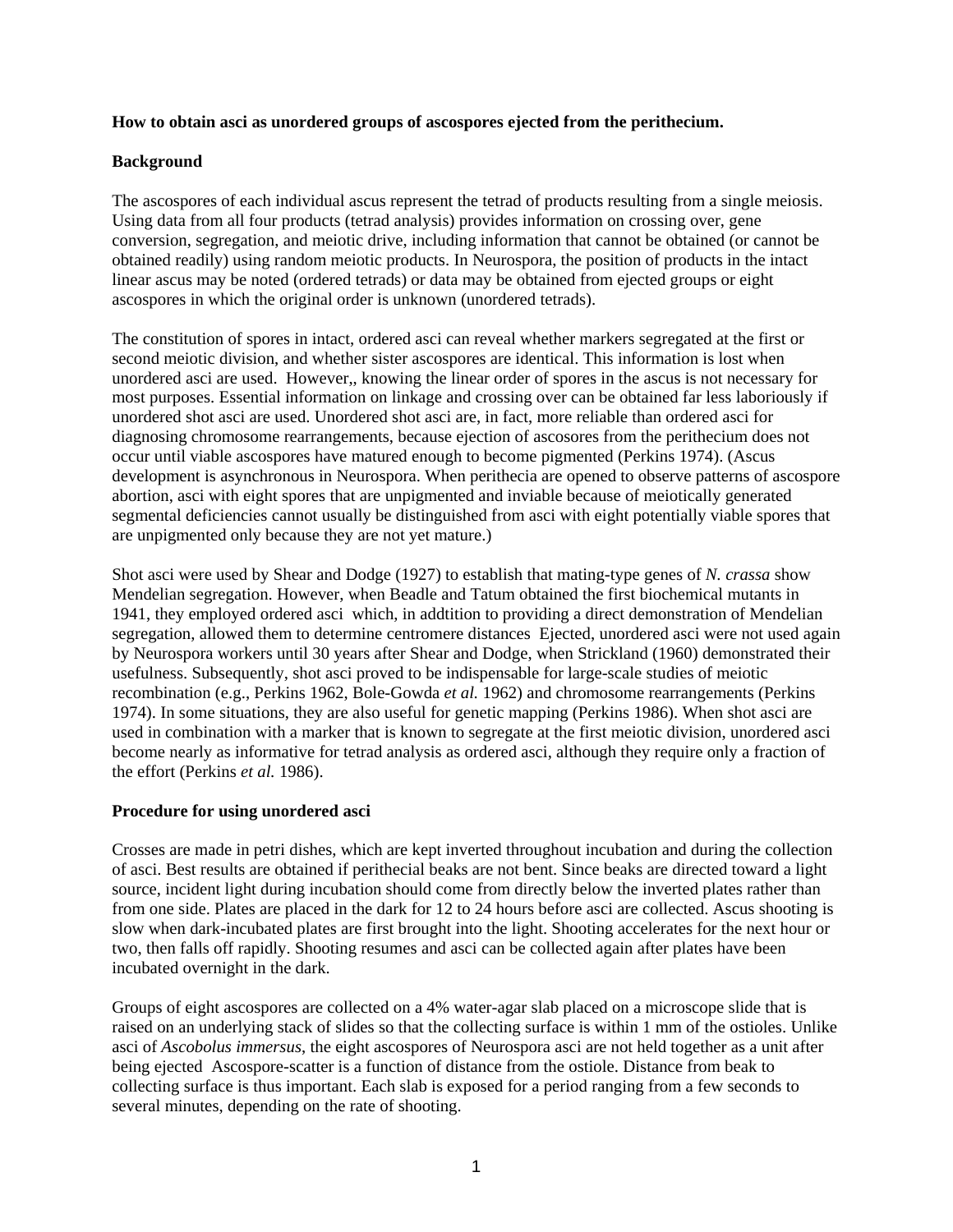If the component ascospores are to be germinated to obtain progeny, well separated groups of eight are removed from the collecting slab under 40-60× magnification. A flattened platinum-iridium blade is used to lift out a piece of agar that bears the entire group. (See *How to make tapered platinum-iridium needles and use them for isolating ascospores*.) Each octad-bearing agar piece is placed face-up on the surface of the storage medium. The 4% agar storage medium (Metzenberg 1988) is designed to prevent overgrowth by hyphae from a spontaneously germinating ascospore or from contaminating parental vegetative cells or airborne contaminants. Fifty or more groups can be aligned in each storage plate. Storage plates are incubated 7 to 10 days at 25° or 30°C (not higher). The eight component ascospores are then separated, isolated to individual  $10 \times 75$  mm tubes, and heat-shocked 30 minutes in a 60 $\degree$ C water both. With at least some genotypes, improved germination is obtained after longer incubation. Storage plates can be kept at 30° for a month if wrapped in plastic to prevent evaporation.

Ascospores for tubing are separated by using the platinum-iridium blade to lift the octad-bearing piece of agar and place it face-down on a 4% agar surface. The blade is then used to slide the inverted agar block to one side, leaving the ascospores stranded behind it on the flat underlying surface. This is best achieved if the underlying agar is not too moist. Trial and error will reveal whether drying of the surface is optimal. Individual ascospores are then teased to positions that are widely enough spaced so that pieces of agar each bearing a single ascospore can be picked up and tubed, just as is done when ascospores are isolated at random. The tubes are then ready for heatshock.

A preliminary diagnosis of chromosome rearrangements can be achieved simply by classifying shot asci in situ for the numbers of aborted ascospores, without any need to isolate or germinate ascospores. Shot octads are observed under 60× magnification, with light transmitted from above and below and intensities optimally balanced for distinguishing defective ascospore pigmentation. Asci are classified according to the number of ascospores that are defective in pigmentation (8 Black:0 White, 6B:2W, 4B:4W, 2B:6W, or 0B:8W). Because ascospores containing deficiencies are inviable and fail to become pigmented, crosses heterozygous for reciprocal translocations result in unordered-ascus frequency distributions that are symmetrical around 4B:4W, while insertional and terminal or quasiterminal translocations result in distributions that are symmetrical around 6B:2W (Perkins 1974, 1986). See *How to recognize and diagnose chromosome rearrangements*.

If the objective of a cross is only to score asci for patterns of ascus abortion, it is advantageous to use a *fluffy* strain as protoperithecial parent, ensuring that conidia do not block the path of ejected asci. The *fluffy* mutation is disadvantageous, however, if the intention is to age and germinate shot ascospores and obtain progeny for analysis. Ascospores containing *fluffy* tend to germinate spontaneously, and if this occurs during ageing, they will be killed when exposed to heat shock. If the genetic background of the strain being tested is Oak Ridge, a *fluffy* tester that is RL genetic background should be used, to minimize the number of bubble asci. (See *How to use fluffy testers for determining mating type and for other applications.* See *How to minimize "bubble-ascus" abortion in crosses for cytology***.** 

## **References**

- Bole-Gowda, B. N., D. D. Perkins, and W. N. Strickland. 1962. Crossing-over and interference in the centromere region of linkage group I of Neurospora. Genetics 47: 1243-1252.
- Metzenberg, R. L. 1988. An alternate way of collecting, storing and dissecting Neurospora asci. Fungal Genet. Newslett. 35: 28.
- Newcombe, K. D., and A. J. F. Griffiths. 1973. Adjustable platforms for collecting shot asci. Neurospora Newslett. 20: 32-33.